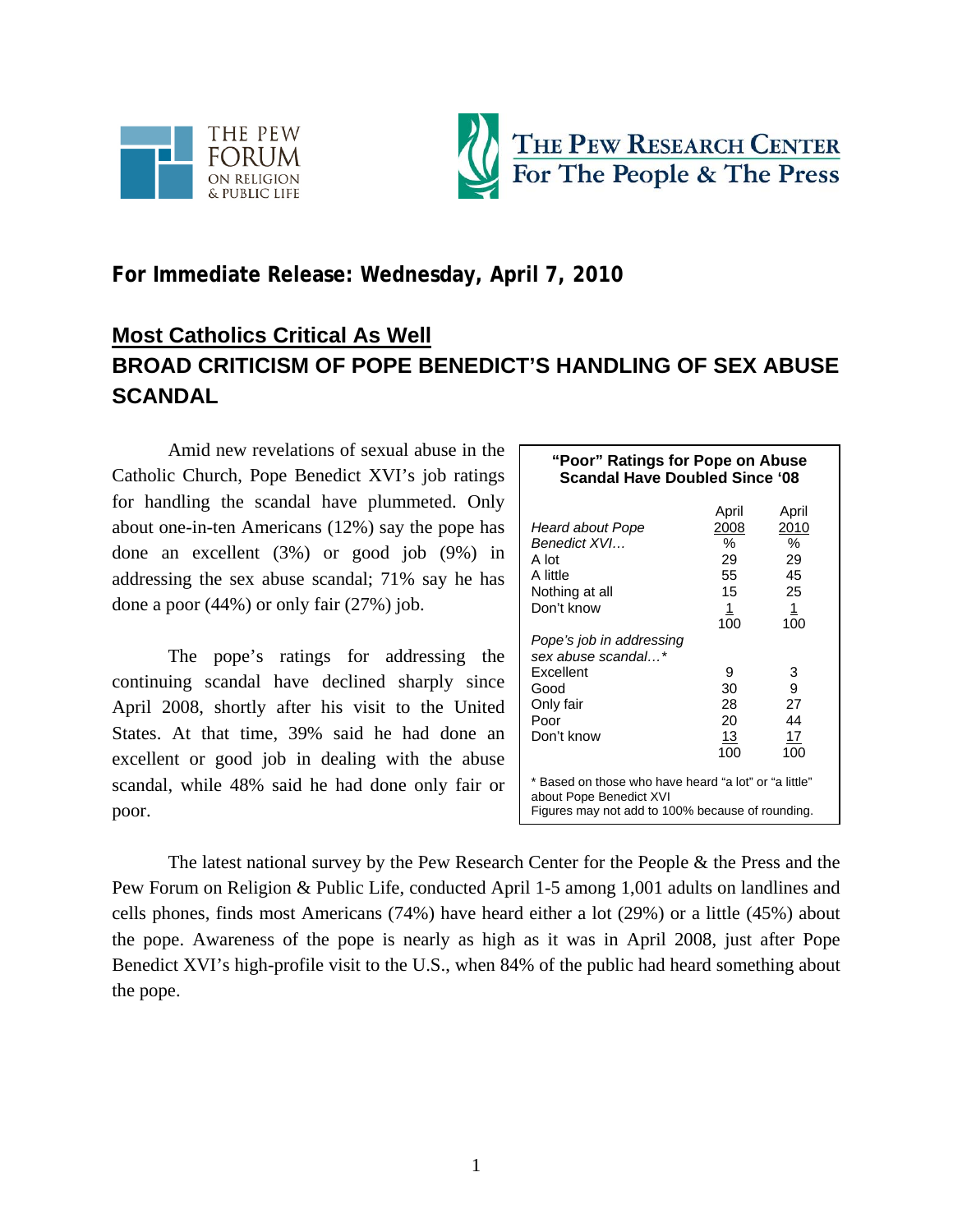Among those who have heard at least a little about the pope, Catholics express more positive opinions of the pope's handling of the abuse scandal than do Protestants. Nonetheless, Catholics have become more critical of how the pope has addressed the issue: 59% give him only fair (31%) or poor (28%) ratings in the current survey, up from 40% in April 2008. Catholics who attend church at least once a week are more supportive of the pope's performance than those who attend church less often – though negative ratings among both groups have risen since 2008.

| How Well Has the Pope Done Addressing the Sex Abuse Scandal?                                                                     |      |                        |      |            |      |                        |      |            |           |                          |
|----------------------------------------------------------------------------------------------------------------------------------|------|------------------------|------|------------|------|------------------------|------|------------|-----------|--------------------------|
|                                                                                                                                  |      | ----- April 2008 ----- |      |            |      | ----- April 2010 ----- |      |            |           |                          |
|                                                                                                                                  | Exc/ | Only                   |      |            | Exc/ | Only                   |      |            | Change in | 2010                     |
|                                                                                                                                  | Good | fair                   | Poor | DK         | Good | fair                   | Poor | DK         | Exc/Good  | $\underline{\mathsf{N}}$ |
|                                                                                                                                  | %    | %                      | %    | $\%$       | %    | %                      | %    | $\%$       |           |                          |
| Total                                                                                                                            | 39   | 28                     | 20   | $13 = 100$ | 12   | 27                     | 44   | $17 = 100$ | $-27$     | 785                      |
| <b>Total Catholic</b>                                                                                                            | 49   | 26                     | 14   | $11 = 100$ | 32   | 31                     | 28   | $9 = 100$  | $-17$     | 176                      |
| Attend weekly+                                                                                                                   | 60   | 25                     | 8    | $7 = 100$  | 44   | 31                     | 18   | $7 = 100$  | -16       | 85                       |
| Less often                                                                                                                       | 38   | 28                     | 20   | $14 = 100$ | 22   | 32                     | 35   | $11 = 100$ | -16       | 91                       |
| <b>Total Protestant</b>                                                                                                          | 39   | 25                     | 21   | $15=100$   | 6    | 28                     | 44   | $22 = 100$ | -33       | 441                      |
| White evangelical                                                                                                                | 45   | 20                     | 19   | $16 = 100$ | 6    | 35                     | 40   | $19=100$   | -39       | 179                      |
| White mainline                                                                                                                   | 32   | 30                     | 23   | $15=100$   | 5    | 31                     | 41   | $23 = 100$ | $-27$     | 171                      |
| Unaffiliated                                                                                                                     | 17   | 42                     | 26   | $15=100$   | 2    | 18                     | 68   | $12 = 100$ | -15       | 107                      |
| Based on those who have heard "a lot" or "a little" about Pope Benedict XVI.<br>Figures may not add to 100% because of rounding. |      |                        |      |            |      |                        |      |            |           |                          |

Protestants are more critical than Catholics in rating the job the pope has done addressing the sex abuse scandal. About seven-in-ten (72%) give the pope only fair or poor ratings, up from 46% in 2008. There is little difference between the views of white evangelical and white mainline Protestants. Religiously unaffiliated Americans are the most critical of the pope's handling of the abuse scandal: 86% say the pope has done a poor or only fair job addressing the situation.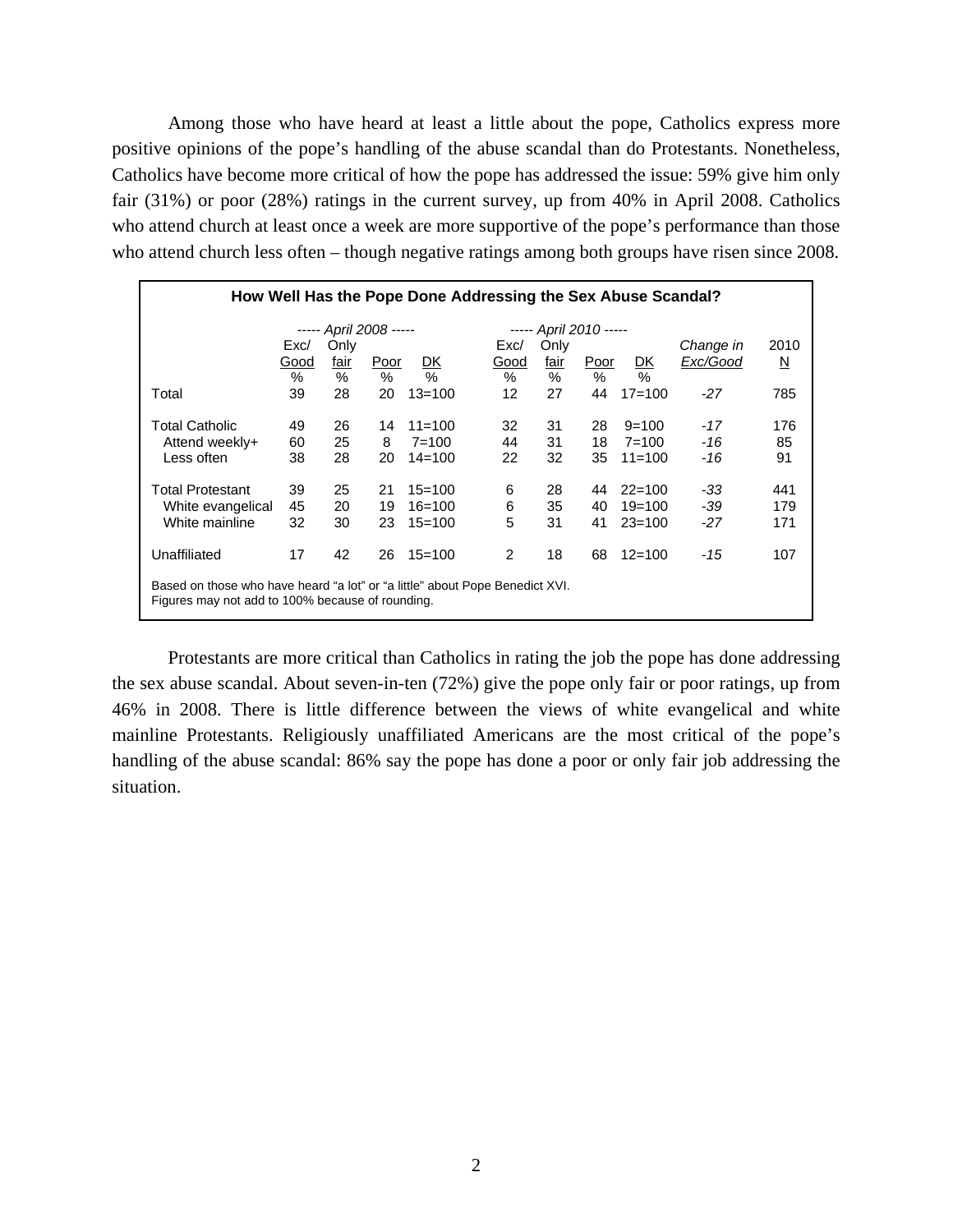## **ABOUT THE SURVEY**

Results for this survey are based on telephone interviews conducted under the direction of of Princeton Survey Research Associates International among a national sample of 1,001 adults living in the continental United States, 18 years of age or older, from April 1-5, 2010 (670 respondents were interviewed on a landline telephone, and 331 were interviewed on a cell phone, including 120 who had no landline telephone). Both the landline and cell phone samples were provided by Survey Sampling International. Interviews were conducted in English. For detailed information about our survey methodology, see http://people-press.org/methodology/.

The combined landline and cell phone sample are weighted using an iterative technique that matches gender, age, education, race/ethnicity, region, and population density to parameters from the March 2009 Census Bureau's Current Population Survey. The sample is also weighted to match current patterns of telephone status and relative usage of landline and cell phones (for those with both), based on extrapolations from the 2009 National Health Interview Survey. The weighting procedure also accounts for the fact that respondents with both landline and cell phones have a greater probability of being included in the combined sample and adjusts for household size within the landline sample. Sampling errors and statistical tests of significance take into account the effect of weighting.

The following table shows the error attributable to sampling that would be expected at the 95% level of confidence for the total sample:

| Group        | <b>Sample Size</b> | Plus or minus         |
|--------------|--------------------|-----------------------|
| Total sample | 1.001              | 4.0 percentage points |

In addition to sampling error, one should bear in mind that question wording and practical difficulties in conducting surveys can introduce error or bias into the findings of opinion polls.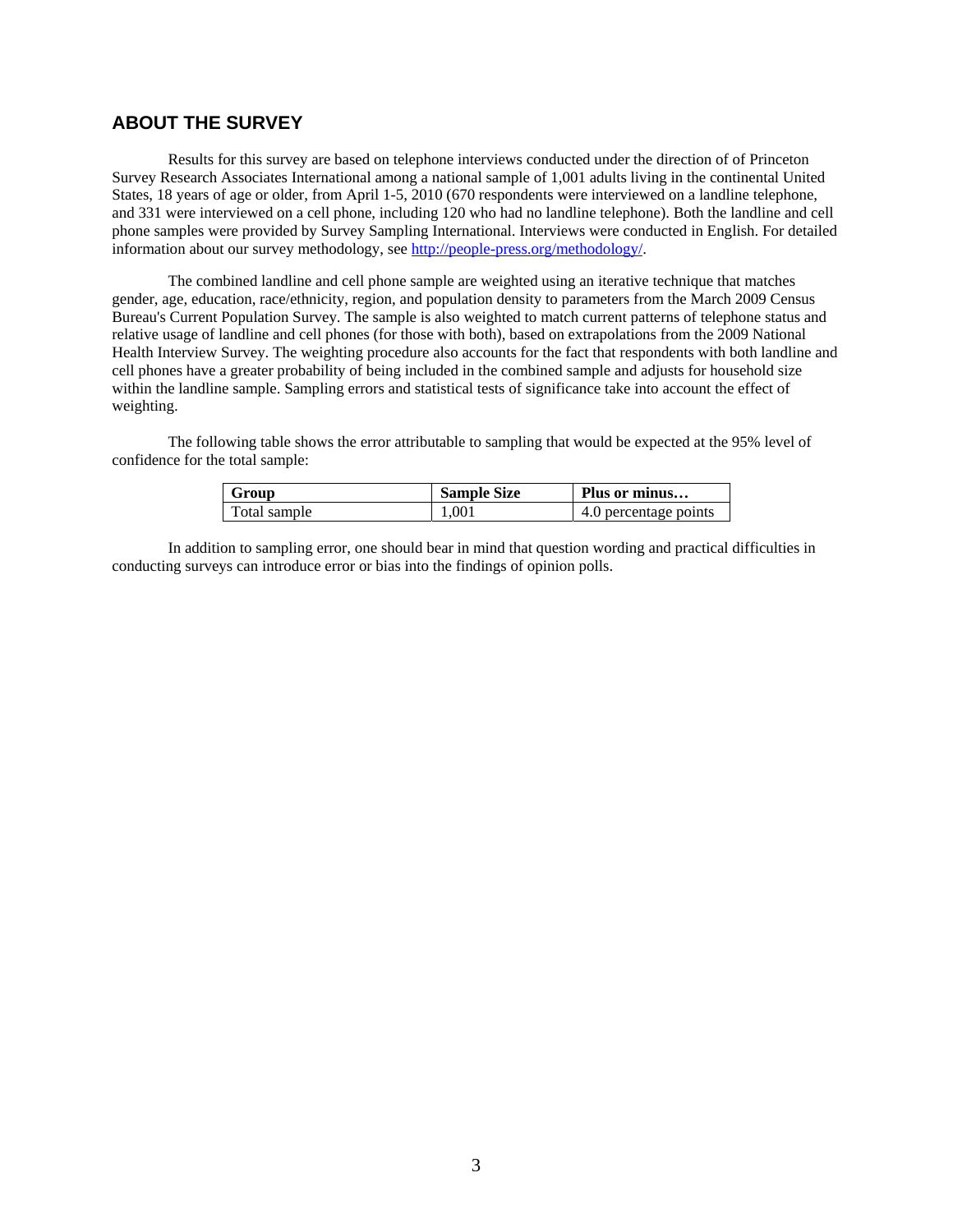# **ABOUT THE PROJECTS**

This survey is a joint effort of the Pew Research Center for the People & the Press and the Pew Forum on Religion & Public Life. Both organizations are sponsored by The Pew Charitable Trusts and are projects of the Pew Research Center, a nonpartisan "fact tank" that provides information on the issues, attitudes and trends shaping America and the world.

**The Pew Research Center for the People & the Press** is an independent opinion research group that studies attitudes toward the press, politics and public policy issues. The Center's purpose is to serve as a forum for ideas on the media and public policy through public opinion research. In this role it serves as an important information resource for political leaders, journalists, scholars, and public interest organizations. All of the Center's current survey results are made available free of charge.

**The Pew Forum on Religion & Public Life** seeks to promote a deeper understanding of issues at the intersection of religion and public affairs. It conducts surveys, demographic analyses and other social science research on important aspects of religion and public life in the U.S. and around the world. It also provides a neutral venue for discussions of timely issues through roundtables and briefings.

This report is a collaborative product based on the input and analysis of the following individuals:

| Pew Forum on Religion & Public Life       | Pew Research Center for the People & the Press                            |
|-------------------------------------------|---------------------------------------------------------------------------|
| Luis Lugo Director                        | Andrew Kohut  Director                                                    |
| Alan Cooperman                            | Scott Keeter  Director of Survey Research                                 |
| Sandra Stencel Associate Directors        | Carroll Doherty                                                           |
| Gregory Smith Senior Researcher           | Michael Dimock  Associate Directors                                       |
| Allison Pond                              | Michael Remez  Senior Writer                                              |
| Neha SahgalResearch Associates            | Robert Suls                                                               |
| Scott Clement Research Analyst            | Shawn Neidorf                                                             |
| <b>Tracy Miller</b><br>Hilary RampEditors | Leah Melani Christian<br>Jocelyn Kiley<br>Alec Tyson  Research Associates |
|                                           | Jacob Poushter  Research Analyst                                          |

© Pew Research Center, 2010